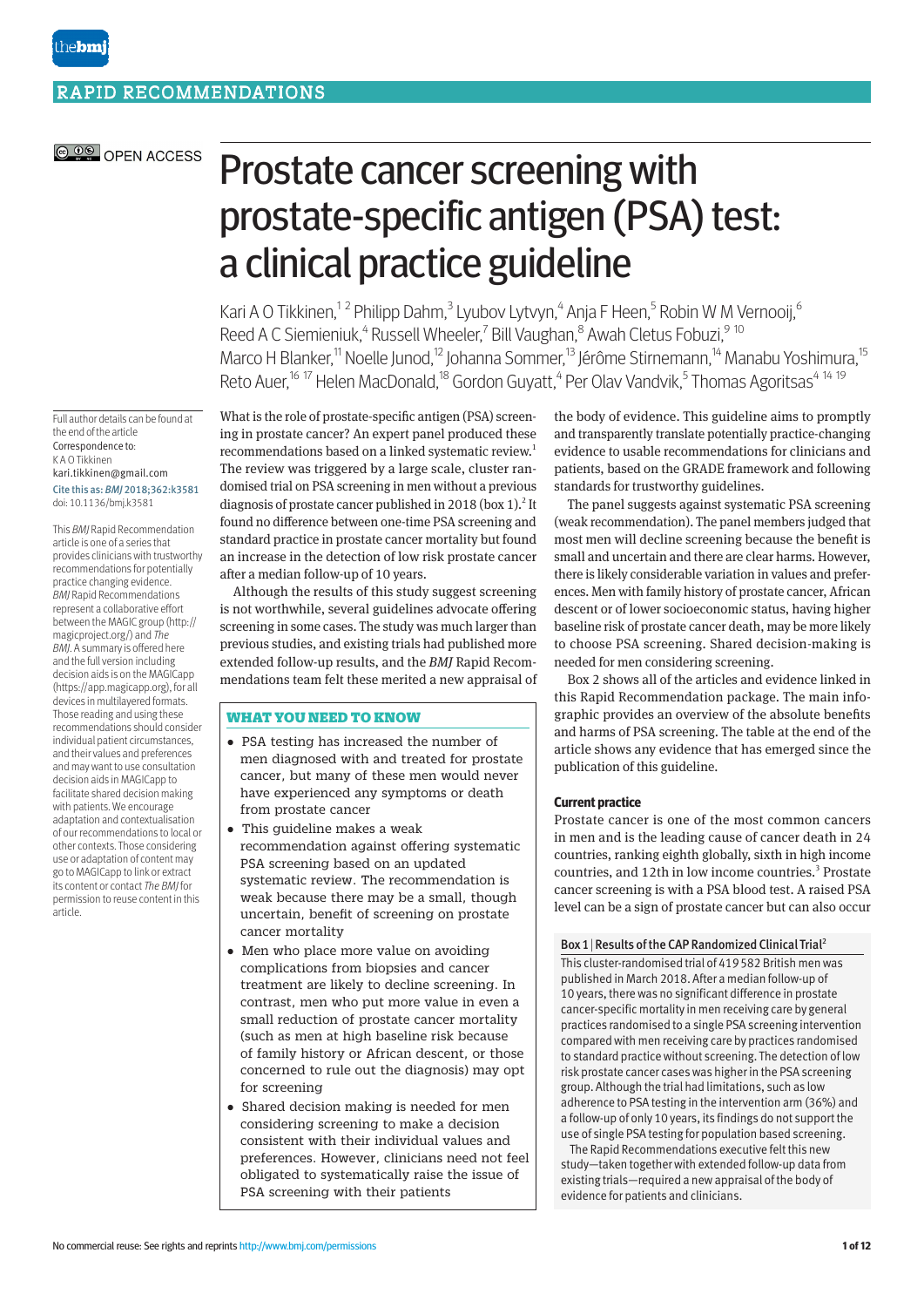



for any aspect of treatment administered with the aid of this information. Any reliance placed on this information is strictly at the user's own risk. For the full disclaimer wording see BMJ's terms and conditions:<br>http:// Disclaimer: This infographic is not a validated clinical decision aid. This information is provided without any representations, conditions or warranties that it is accurate or up to date. BMJ and its licensors assume no r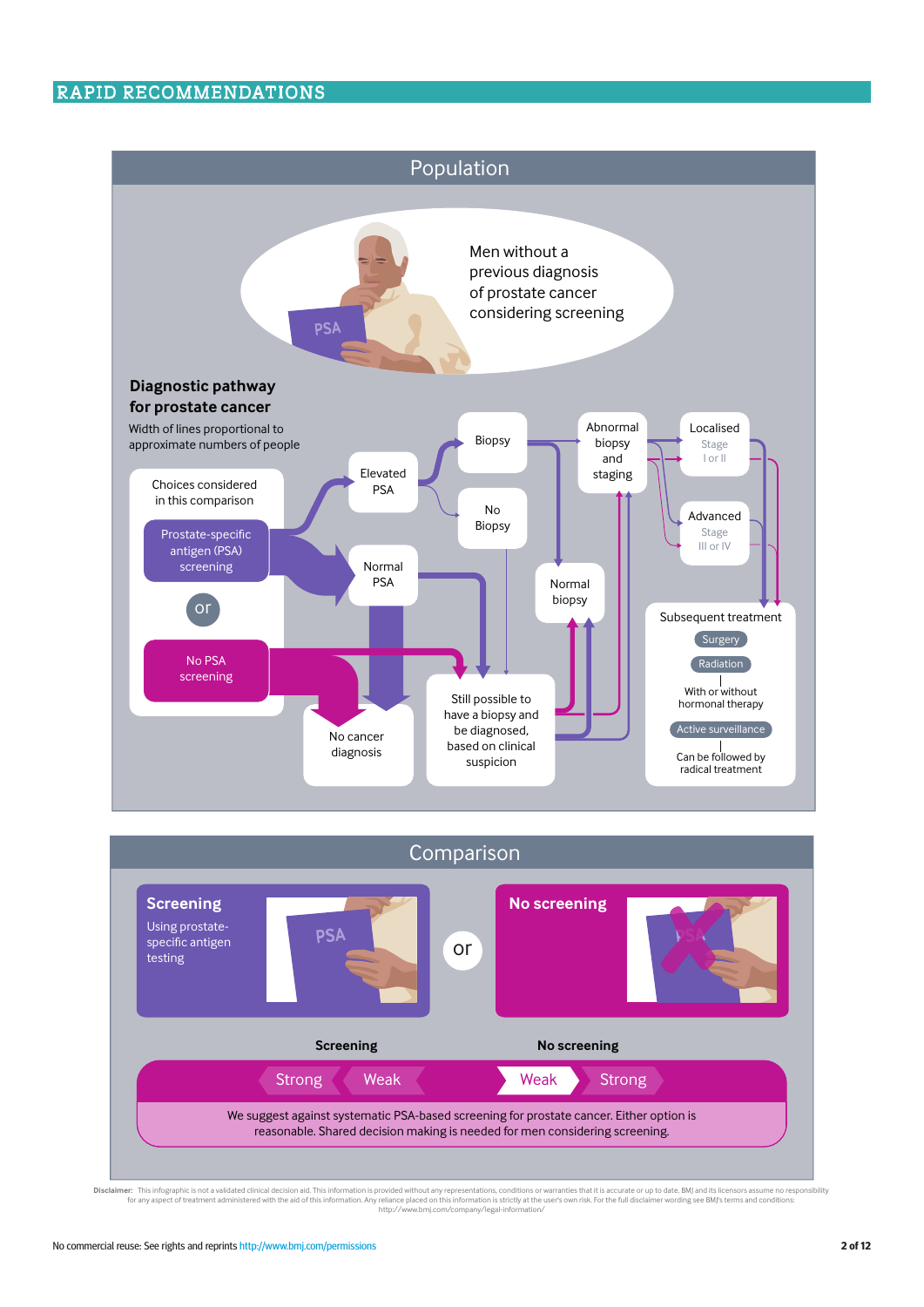| <b>Comparison of benefits and harms - all evidence</b> |     |  |                         |  |                 |                                    |
|--------------------------------------------------------|-----|--|-------------------------|--|-----------------|------------------------------------|
| <b>With screening</b>                                  |     |  | No important difference |  |                 | <b>With no screening</b>           |
| Within 10 years                                        |     |  | Events per 1000 people  |  |                 | <b>Evidence quality</b>            |
| All cause mortality                                    | 128 |  | No important difference |  | 129             | $\star \star \star \star$ Moderate |
| Prostate cancer mortality                              | 3   |  | No important difference |  | 3               | $\star\star\star\star$ Low         |
| Incidence of cancer (any stage)                        | 39  |  | 7 fewer                 |  | 32 <sup>2</sup> | $\star\star\star\star$ Low         |
| Incidence of localized cancer                          | 26  |  | 7 fewer                 |  | 19              | $\star\star\star\star$ Low         |
| Incidence of advanced cancer                           | 11  |  | No important difference |  | 13              | $\star\star\star\star$ Low         |
| <b>Within 1 month</b>                                  |     |  |                         |  |                 |                                    |
| Biopsy-related complications                           |     |  | Fewer                   |  |                 | Low<br>****                        |
| At any time                                            |     |  |                         |  |                 |                                    |
| Cancer treatment complications                         |     |  | <b>Fewer</b>            |  |                 | Low<br>****                        |

Among 1000 men with PSA screening, more presented with complications due to prostate biopsies:



**Comparison of benefits and harms - selected evidence at lower risk of bias**

| <b>With screening</b>           |    | No important difference |              |     | <b>With no screening</b> |
|---------------------------------|----|-------------------------|--------------|-----|--------------------------|
| <b>Within 10 years</b>          |    | Events per 1000 people  |              |     | <b>Evidence quality</b>  |
| All cause mortality             |    | No important difference |              | 129 | Moderate<br>****         |
| Prostate cancer mortality       |    | 1 fewer                 |              | 3   | Moderate<br>***          |
| Incidence of cancer (any stage) | 50 |                         | 18 fewer     | 32  | Moderate<br>****         |
| Incidence of localized cancer   | 33 |                         | 14 fewer     | 19  | Moderate<br>****         |
| Incidence of advanced cancer    | 10 | 3 fewer                 |              | 13  | Moderate<br>**           |
| <b>Within 1 month</b>           |    |                         |              |     |                          |
| Biopsy-related complications    |    |                         | <b>Fewer</b> |     | Low<br>**<br>**          |
| At any time                     |    |                         |              |     |                          |
| Cancer treatment complications  |    |                         | <b>Fewer</b> |     | Low                      |





#### **Men at higher risks**

#### Family history of prostate cancer African descent

Men with these characteristics carry a higher incidence of prostate cancer, and could be at higher risk of dying of prostate cancer. It remains uncertain whether the impact of screening is similar in these higher risk men in comparison to men at lower risk. Poorer socio-economic groups

#### **Values and preferences**

There is considerable variability among men's values and preferences regarding prostate cancer screening. Men who place a high value in avoiding complications from biopsies and subsequent treatment are likely to decline screening. In contrast, men who place a higher value in even a small reduction of prostate cancer mortality may opt for screening. Higher risk patients may be more likely to seek screening because they may worry more about prostate cancer and want to rule out the diagnosis.

#### **Lower Urinary Tract Symptoms (LUTS)**

Slow stream Sensation of incomplete emptying Increased urinary frequency

LUTS symptoms like these are common complaints in adult men that can have a major impact on quality of life and substantial economic burden. The aetiology of LUTS is multifactorial, benign prostatic enlargement, due to hyperplasia, being the major cause. Evidence to date indicates that men with LUTS are at no higher risk of prostate cancer than men without LUTS.

#### Among 1000 men with PSA screening, more presented with complications due to cancer treatment:

Erection not firm enough for intercourse: 25

Urinary incontinence: 3

## thebmj

See an interactive version of this graphic online

**http://bit.ly/BMJrrPSA**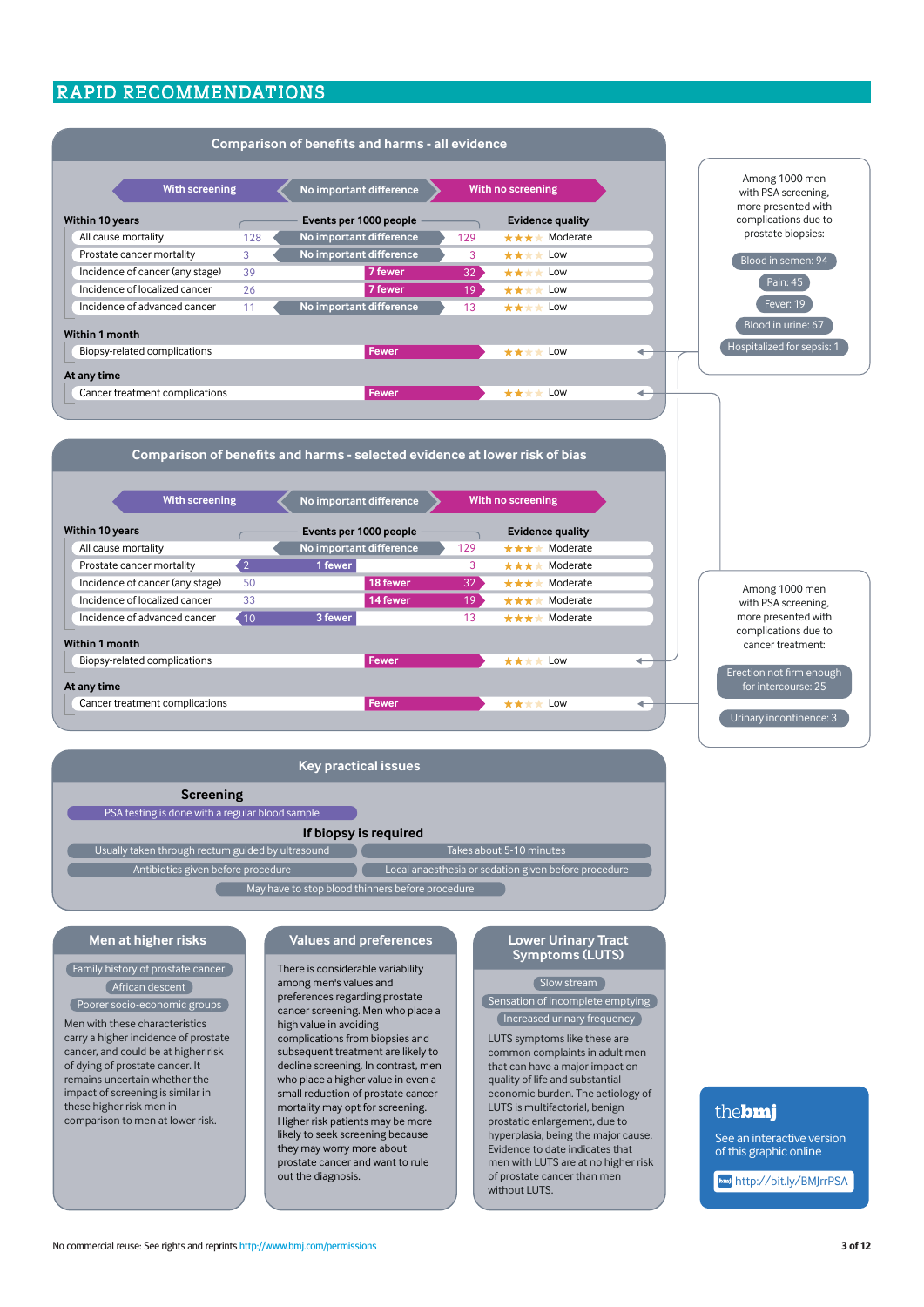#### Box 2| Linked articles in this *BMJ* Rapid Recommendation cluster

- Tikkinen KAO, Dahm P, Lytvyn L, et al. Prostate cancer screening with prostate-specific antigen (PSA) test: a clinical practice guideline. *BMJ* 2018:362:k3581. doi:10.1136/bmj.k3581
	- Summary of the results from the Rapid Recommendation process
- Ilic D, Djulbegovic M, Jung JH, et al. Prostate cancer screening with prostate-specific antigen (PSA) test: a systematic review and meta-analysis. *BMJ* 2018:362:k3519. doi:10.1136/bmj.k3519
	- Systematic review and meta-analysis of all available randomised trials that assessed PSA based screening for prostate cancer
- Vernooij RWM, Lytvyn L, Pardo-Hernandez H, et al. Values and preferences of men for undergoing prostate-specific antigen screening for prostate cancer: a systematic review. *BMJ Open* 2018;0:e025470. doi:10.1136/bmjopen-2018-025470
- Systematic review of the values and preference of men considering PSA screening
- MAGICapp (https://app.magicapp.org/public/ guideline/n32gkL)
	- Expanded version of the results with multilayered recommendations, evidence summaries, and decision aids for use on all devices

due to a non-cancerous enlargement or inflammation of the prostate.<sup>4</sup> Many men have a raised PSA level without having cancer (that is, false positive results). Conversely, a substantial number of men with a low PSA level will subsequently be diagnosed with prostate cancer (false negative results).

#### Investigations after raised PSA

If PSA is raised, the test is usually repeated. Men with persistently elevated PSA levels typically undergo a transrectal, ultrasound-guided, core-needle biopsy of the prostate to test for prostate cancer (see main infographic). If cancer is detected in the biopsied tissue, management options include surgery, radiation therapy, hormonal treatment, active surveillance, or watchful waiting. Diagnostic imaging studies such as ultrasonography, magnetic resonance imaging (MRI), bone scan, and computed tomography, are often also performed, especially in men presenting with higher risk disease, to check for disease spread.

#### Screening controversy

For many reasons, PSA screening remains controversial. Advocates often base their opinions on the European Randomised study of Screening for Prostate Cancer (ERSPC), which suggests that screening may reduce the long term risk of prostate cancer-specific mortality by at least 9% (relative reduction).<sup>5</sup> They also note that substantial observational evidence indicates a reduction in advanced disease and reduction in prostate cancer mortality, which they attribute to the introduction of PSA screening.<sup>6</sup> Opponents of PSA screening highlight the indolent natural course of prostate cancer, citing systematic reviews that reported little or no impact of PSA screening on overall and prostate cancer-specific mortality.<sup>7</sup> Opponents also

#### HOW THIS RECOMMENDATION WAS CREATED

Our international panel included patient partners (men at risk of prostate cancer), general practitioners, general internists, urologists, epidemiologists, methodologists, and statisticians. They determined the scope of the question that the recommendation should address and what outcomes are most important to patients considering screening.

No person had financial conflicts of interest; intellectual and professional conflicts were minimised and managed (see appendix 1 on bmj.com).

The panel identified eight critical outcomes needed to inform the recommendations: all-cause mortality; prostate cancer mortality; incidence of prostate cancer diagnoses (all stages); incidence of localised cancer (stage I and II); incidence of advanced cancer (stage III and IV); complications from biopsies (such as bleeding, pain, infections, and hospital readmissions), complications from prostate cancer treatment (such as urinary incontinence and erectile dysfunction); and quality of life. The panel also identified three additional patient-important outcomes: false positive rates (men with elevated PSA levels who will have negative biopsy); false negative rates (men with a normal PSA result who will subsequently be diagnosed with cancer), and the anxiety and uncertainty related to concerns about having prostate cancer. The panel asked that potential subgroups effects be explored according to age, screening interval, family history, being of African descent, and being of lower socioeconomic level. They also asked for a sensitivity analysis of the effect of screening restricted to trials at lower risk of bias.

To inform the recommendation, the panel members requested two systematic reviews, on the following questions:

- What are the benefits and harms of PSA screening versus no screening? $1$
- What evidence describes the values and preference of men considering PSA screening?<sup>29</sup>

Two parallel teams conducted these systematic reviews, which are linked to this publication.

The panel met to discuss the evidence and formulate a recommendation. They followed the *BMJ* Rapid Recommendations procedures for creating a trustworthy recommendation, <sup>43</sup> including use of the GRADE approach to interpret the evidence and create recommendations (see appendix 2 on bmj.com). $44$  The panel considered the balance of benefits, harms, and burdens of PSA screening; the quality of the evidence for each outcome; and typical and expected variations in patient values and preferences, as well as feasibility and acceptability. Recommendations can be strong or weak, for or against a course of action. The recommendations take a patient-centred perspective which de-emphasises public health, societal, and health payer point of view.

suggest that the harms and burden from overdiagnosis and overtreatment resulting in unnecessary prostate biopsies and impaired urinary, sexual, and bowel function as side effects of surgery or radiation therapy outweigh the uncertain and modest benefits.

#### Current guidelines on PSA testing

Guidelines vary in their recommendations on PSA testing (see table 1). The Canadian Task Force on Preventive Health Care recommends against PSA screening for men aged 55 to 69 years.<sup>8</sup> However, the US Preventive Services Task Force recently changed its guidance to say that "the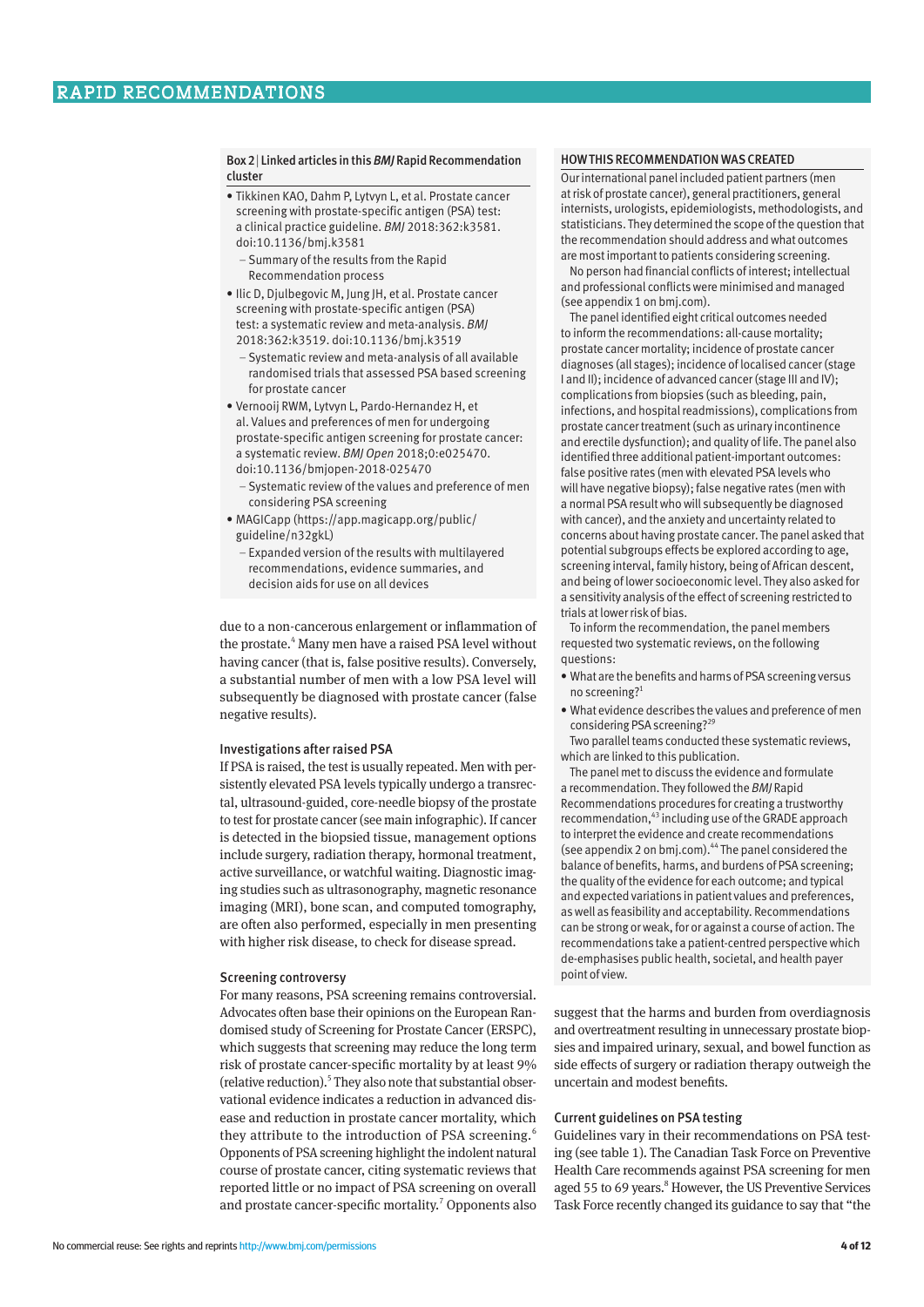| Table 1   Major guideline recommendations on PSA screening* |                                                                                                                                                                                                                                                                                                                                                                                                                                                                                                                                                               |
|-------------------------------------------------------------|---------------------------------------------------------------------------------------------------------------------------------------------------------------------------------------------------------------------------------------------------------------------------------------------------------------------------------------------------------------------------------------------------------------------------------------------------------------------------------------------------------------------------------------------------------------|
| Organisation, last published update                         | Recommendation                                                                                                                                                                                                                                                                                                                                                                                                                                                                                                                                                |
| US Preventive Services Task Force, 2018                     | Provide information about potential benefits and harms of screening for men aged 55-69 years<br>Recommend against screening for men aged ≥70 years                                                                                                                                                                                                                                                                                                                                                                                                            |
| Canadian Task Force on Preventive Health<br>Care, 2014      | Recommend against routine screening<br>. Weak recommendation in men aged 55-69, and strong in other ages                                                                                                                                                                                                                                                                                                                                                                                                                                                      |
| American Cancer Society, 2016                               | Provide information about uncertainties, risks, and potential benefits of screening to enable informed<br>decision making<br>Recommend screening discussions for:<br>• Men aged 50 years who are at average risk (expected to live at least 10 more years)<br>. Men aged 45 years who are at high risk (African-Americans, and men with a first degree relative with<br>prostate cancer diagnosed at <65 years old)<br>• Men aged 40 years who are at very high risk (more than one first degree relative with prostate cancer<br>diagnosed at <65 years old) |
| American Academy of Family Physicians,<br>2012              | Adopted the US Preventive Services Task Force 2012 recommendation, which recommended against<br>screening                                                                                                                                                                                                                                                                                                                                                                                                                                                     |
| American Urological Association, 2015                       | Shared decision making for men aged 55-69 years<br>Recommend against routine screening in men aged <40 years or those with life expectancy <10-15 years                                                                                                                                                                                                                                                                                                                                                                                                       |
| American College of Physicians, 2015                        | Shared decision making for men aged 50-69 years<br>Recommend against screening in men aged <50 or $\geq$ 70 years, those with life expectancy <10 years, and those<br>who had not had informed discussion                                                                                                                                                                                                                                                                                                                                                     |
| US National Comprehensive Cancer Network,<br>2018           | Offer screening to men aged 45-75 years. Begin discussing PSA screening with African-American men several<br>years earlier than white men. Continue screening beyond 75 years old with caution in healthy patients with<br>little or no comorbidity                                                                                                                                                                                                                                                                                                           |
| European Association of Urology, 2018                       | Recommend against PSA testing without prior counselling on potential risks and benefits<br>Offer an individualised, risk-adapted strategy for early detection to well informed men with good performance<br>status and life expectancy ≥10-15 years<br>Recommend screening for men aged >50 years, or >45 years for men with positive family history or African-<br>American ethnicity.<br>Recommend against routine screening for men with life expectancy <15 years                                                                                         |
| European Society for Medical Oncology, 2015                 | Recommend against population based screening                                                                                                                                                                                                                                                                                                                                                                                                                                                                                                                  |
| UK National Screening Committee, 2016                       | Recommend against systematic population screening                                                                                                                                                                                                                                                                                                                                                                                                                                                                                                             |
|                                                             | ΨΤΙΣ ΣΟΣ ΔΟΛΕΙΔΙΚΩΣ ΟΙ ΙΔΟΛΕΣ ΟΙ ΣΕΛΕΙΚΟΣ ΟΙ ΣΕΛΕΙΚΑ ΑΛΑ ΚΟΛΕΣ ΑΠΟΛΕΣ ΟΙ ΣΕΛΕΙΚΟΝ ΤΟ ΣΕΛΕΙΚΟ ΤΟ ΣΕΛΕΙΚΟ ΣΟΝ ΠΟΛΕΣ ΟΙ                                                                                                                                                                                                                                                                                                                                                                                                                                          |

\*These guidelines have not taken account of the new evidence captured in our Rapid Recommendations.

decision about whether to be screened for prostate cancer should be an individual one," without clearly suggesting for or against screening<sup>9</sup>: previously it recommended against screening in that group. National Cancer Center Network (NCCN) guidelines (which represents cancer centres in the USA) recommends initiating PSA screening at age 45 years.10 Guidelines from the American Urological Association  $(AUA)^{11}$  and European Association of Urology  $(EAU)^{12}$ recommend a discussion about PSA screening with patients.

#### Uptake of PSA testing

The incidence of prostate cancer has dramatically increased over the last quarter century. This has been associated with widespread use of prostate specific antigen (PSA) testing detecting early stage prostate cancers.<sup>13</sup> There is wide variation in the adoption of prostate cancer screening. In the UK, about 39% of men aged 45-69 years have undergone PSA testing in the past 10 years. $14$ In Sweden 23% of men aged 50-69 had a PSA test in the previous 12 months and 58% in the previous 10 years.<sup>15</sup> Although the rates of screening have declined during the past decade in the US,<sup>16-18</sup> up to half of US men aged 60-74 undergo screening each year. Also, as many as 33% of elderly US men with competing medical comorbidities at high risk of dying from other cause underwent screening, and twice as many of these men recalled discussing the potential benefits rather than harms of screening.<sup>19</sup> African-Americans were less likely to have been screened than non-African US men.20 Overall, two thirds of men reported no past discussion with physicians about the advantages, disadvantages, or scientific uncertainty and no shared decision making about prostate cancer screening.<sup>20</sup>

#### **The evidence**

The updated systematic review on the benefits and harms of PSA screening pools data from five randomised controlled trials (with ERSPC comprising eight European countries), which enrolled a total of 721718 men (with 419582 included in the latest CAP trial).<sup>1</sup>

#### Main characteristics and limitations of the trials

Figure 2 provides an overview of the trials' characteristics and the patients included. All trials had methodological limitations. In the CAP trial only 36% of men randomised to the screening arm actually underwent PSA testing (that is, low adherence to screening), while about 10-15% in the non-screening arm were actually tested (that is, contamination). CAP also differed from other large scale trials in that it used one-time screening, whereas others used repeated screening with intervals varying from annual to every two years or more.

The Prostate, Lung, Colorectal and Ovarian (PLCO) Cancer Screening trial conducted in the  $US^{21}$  lacked allocation concealment, and rates of PSA testing in the nonscreening arm exceeded 50%, possibly as high as  $80\%$ .<sup>22</sup>

The European Randomised Study of Screening for Prostate Cancer (ERSPC) was conducted in eight European countries.<sup>5</sup> There was possibly inadequate allocation concealment, and there are concerns that groups may have received different quality of treatment for prostate cancer (performance bias). Nevertheless, the systematic review authors judged the ERSPC trial to be the one that was probably least affected by bias. Based on a predefined sensitivity analysis,<sup>1</sup> the *BMJ* Rapid Recommendations panel decided to appraise both the summary of the whole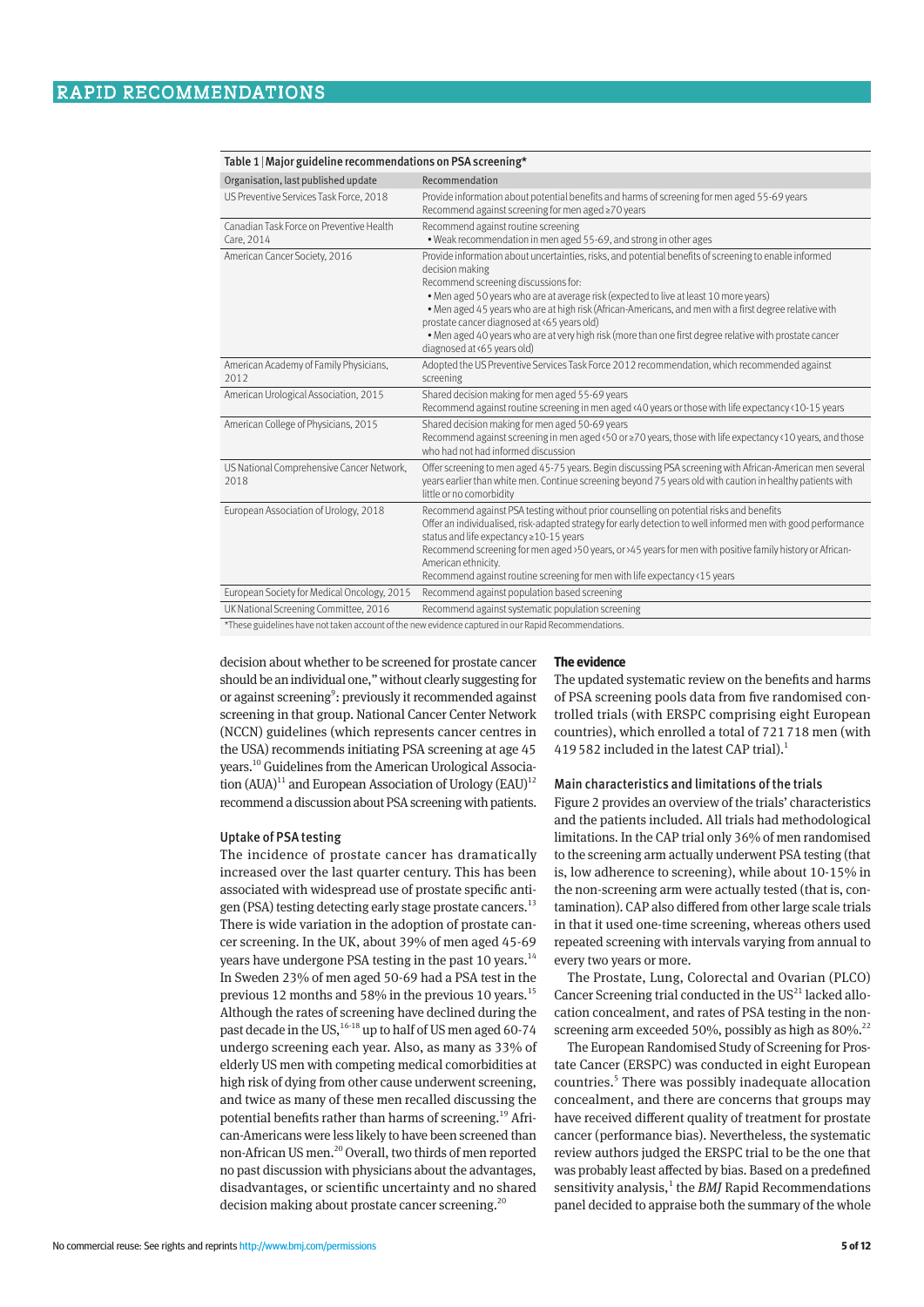

Fig 2| Characteristics of patients and trials included in systematic review of the use of the prostate-specific antigen (PSA) test for prostate cancer screening.<sup>1</sup>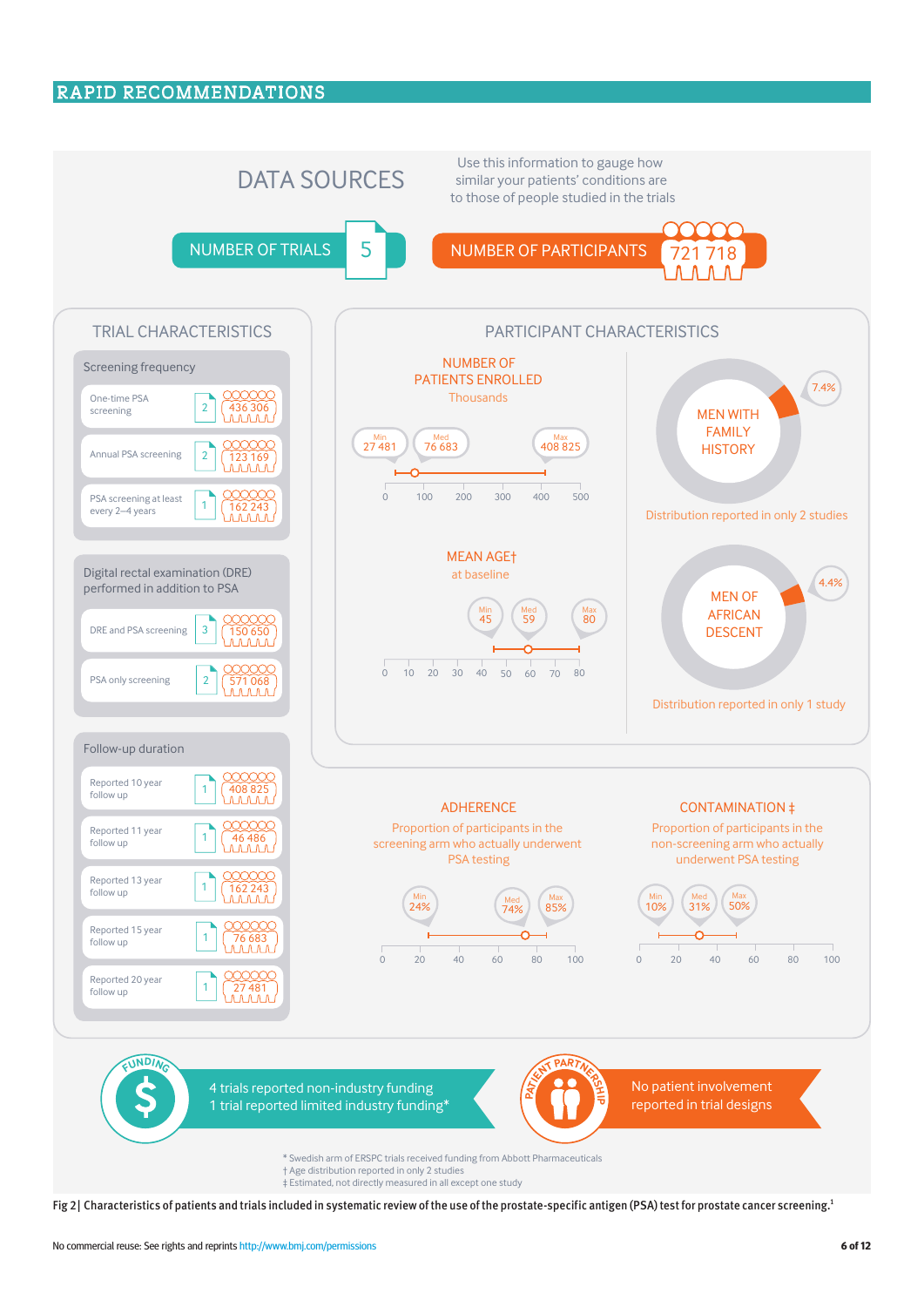body of evidence as well as selected data at lower risk of bias from the ERSPC study (see main infographic).

Although most studies reported mortality and cancer incidence, there was limited randomised data on complications from biopsies or subsequent prostate cancer treatment and on quality of life. The systematic review team therefore searched for available follow-up evidence from the intervention arms of included trials and followup publications.

They used ERSPC sub-data for quality of life (that is, the Finnish arm of the study)<sup>23</sup> and false positive rates.<sup>24</sup> They estimated false negative rates among men with a low PSA level from a follow-up cohort study of the Prostate Cancer Prevention Trial.<sup>25</sup> Complications rates from subsequent treatment modalities were obtained from the ProtecT trial embedded in the CAP trial—in which patients diagnosed with prostate cancer in the CAP screening trial were randomised to active monitoring, radical prostatectomy, or radical radiotherapy with hormones.<sup>26</sup> Similarly, complication rates from biopsies were obtained from the Prostate Biopsy Effects cohort study nested within the ProtecT trial.<sup>27</sup> By modelling the likelihood of elevated PSA values, biopsies, cancer diagnoses, and treatment modalities (from the NIH's Surveillance, Epidemiology, and End Results (SEER) programme), $^{28}$  the linked systematic review estimated the absolute number of biopsy and treatment related complications among men who underwent screening versus those who did not (see infographic and appendix 3 on bmj.com for more details). The quality of evidence assessment with GRADE considers the unique limitations in the evidence for each outcome.

#### Evidence on men's values and preferences

Evidence suggests that different men judge the benefits and harms of PSA testing and its consequences differently. The linked systematic review on the values and preferences of men considering PSA screening<sup>29</sup> included studies that reported quantitative data on the degree of benefits (such as reduction in mortality risk) that men would require and degree of harms (such as increase in risk of incontinence) that men would be willing to accept to undergo prostate cancer screening. Five studies were identified that investigated a direct choice related to PSA screening.<sup>29</sup>

The studies used different methodologies and varied considerably in how their outcomes were reported. One study showed that men were willing to forego screening with a benefit of 2% on prostate cancer mortality if it increases their probability of avoiding unnecessary biopsies by 10% or avoiding unnecessary treatment by 10%.<sup>30</sup> In another study, men were willing to accept between 65 and 233 per 10000 unnecessary biopsies to avoid one per 10000 prostate cancer deaths. These results varied with age: men in their 50s were willing to accept more unnecessary biopsies than men in their 40s or in their 60s. $31$ 

The review also included six studies in which men were presented with decision aids showing outcomes such as prostate cancer diagnosis and prostate cancer mortality. Willingness to undergo screening varied from 37% in a study displaying a reduction in mortality of 10 per 1000 men to 44% in a study displaying a reduction in mortality of 7 per  $1000.<sup>29</sup>$  The review found no studies that specifically investigated whether the men's values and preferences differed among men with a family history of prostate cancer, men of African descent, or men of lower socioeconomic class.

#### **Understanding the recommendation**

The recommendation against PSA screening is weak because of the small and uncertain benefits of screening on prostate cancer mortality and the large variability in men's values and preferences. In practice, a weak recommendation means that shared decision making is important. Clinicians should support men considering screening to make a well informed decision in line with their own risk profile and individual values and preferences. Another implication of our weak recommendation is that clinicians do not need to raise the issue systematically with their patients. They could raise PSA screening or wait for the patient to raise the issue. Both approaches are reasonable. It depends on the patient's context and competing issues in each clinical encounter.

The panel believes that most informed men considering screening would decline it, although some would choose to undergo screening, accepting the diagnostic and therapeutic burden and harms that can result.

#### Absolute benefits and harms

The main infographic explains the recommendation and provides an overview of the absolute benefits and harms of screening at a 10 year time horizon for consistency and easier communication. However, the individual trials varied in their duration of follow-up from 10 to 20 years (fig 2), and we used the relative estimates of effect, pooled in the linked systematic review, at the longest available follow-up time.<sup>1</sup> For the 10 year time horizon, we used as baseline risk in the non-screening arm of the CAP trial. It provided the most contemporary estimates of risks from a large sample of men representative of a general practice setting.<sup>2</sup>

#### *Death and cancer diagnosis*

PSA screening may increase the detection of prostate cancer (7 more per 1000 men (95% confidence interval 1 to 15 more) at 10 years), particularly of localised cancer (7 more per 1000 men (2 to 15 more)). But the data show no difference in prostate cancer mortality. Overall confidence in these estimates across these outcomes was low because of risk of bias as well as the inconsistency of findings across studies.

When focusing on studies at lower risk of bias—ERSPC trials—the panel was confident that over a 10 year period:

- •  PSA screening probably has little or no effect on death
	- All-cause mortality (0 fewer per 1000 men (95% CI 3 fewer to 3 more))
	- Prostate cancer mortality (1 fewer per 1000 (1 to 0 fewer))
	- Prostate cancer mortality is similar at longer periods of up to 18 years of follow-up (1 to 2 fewer per  $1000$  men)<sup>1</sup>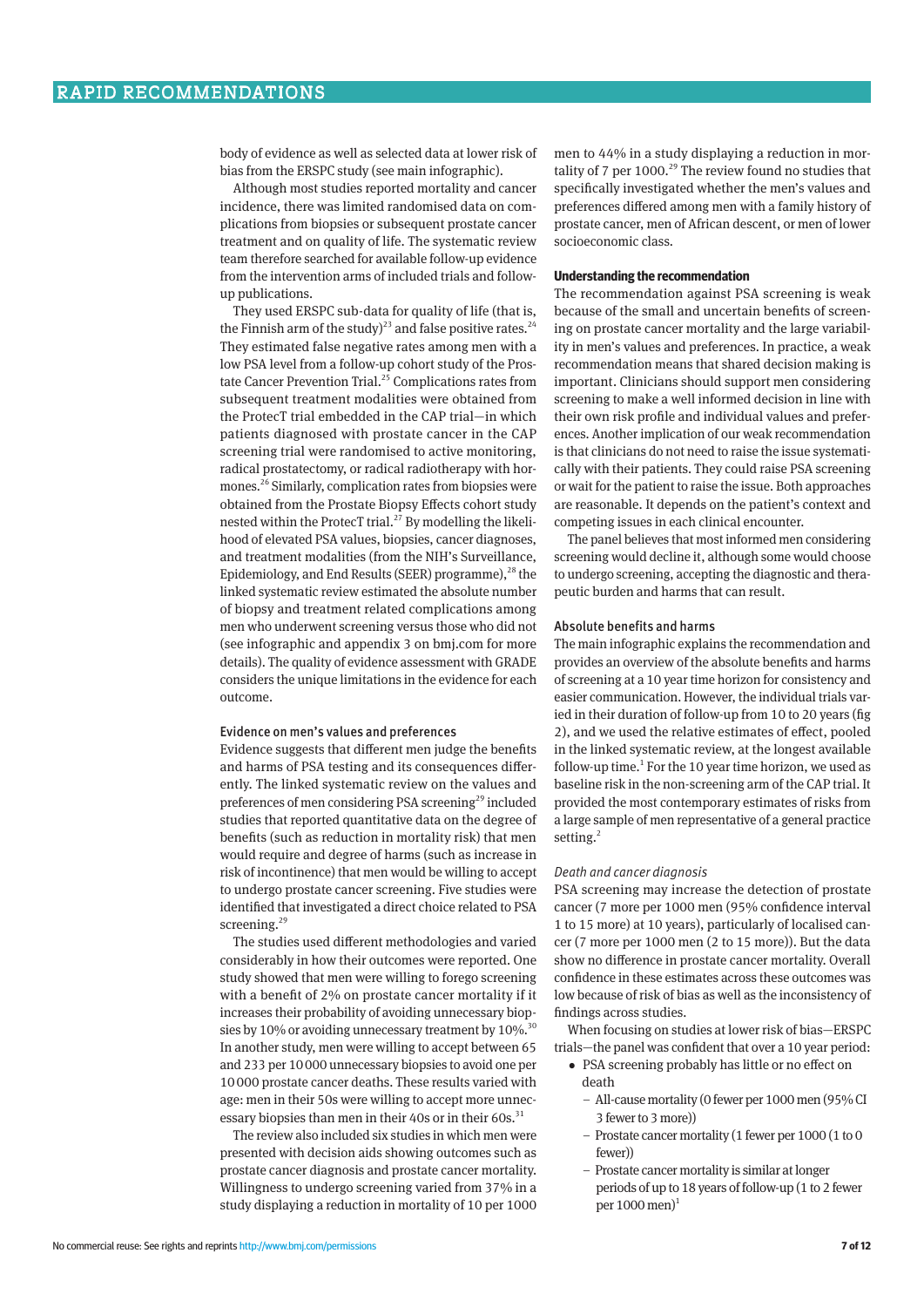- •  PSA screening probably increases diagnosis of prostate cancer
	- Detection of any prostate cancer (18 more per 1000 men (16 to 20 more))
	- Detection of localised cancer (14 more per 1000 (13 to 16 more))
	- But it probably results in a small decrease in detection advanced prostate cancer (3 fewer per 1000 (4 to 2 fewer)).

The panel was also confident that:

- •  About two thirds of men offered a biopsy because of an elevated PSA result will have normal biopsy results and no prostate cancer (that is, false positive results of PSA screening)
- About 15% of men with a normal PSA result will subsequently be diagnosed with prostate cancer; with about 2% of men with a normal PSA result diagnosed with advanced cancer (that is, false negative results of PSA screening)
- •  Each biopsy bears a substantial risk of side effects and serious complications, including blood in semen (93%), blood in urine (66%), pain (44%), fever (18%), and admission to hospital for sepsis  $(1-2\%)$ .

Thus, considering that about one in seven men who undergo PSA screening will have an elevated PSA result<sup>25</sup> and most of them will undergo biopsy (about 85% in the CAP and ERSPC trials, see appendix 3 on bmj.com):

- Among a hypothetical population of 1000 men, about 94 more will present with blood in the semen with PSA screening, 67 more with blood in the urine, 45 more with pain, 19 more with fever, and 1 more hospitalised for sepsis, due to a prostate biopsy
- The panel acknowledges uncertainty in these projected estimates, as they were based on modelling and several assumptions in the rates of biopsies and cancers detected in men that were screened and in those who were not. These are likely to vary across clinical contexts and diagnostic strategies. For example, new approaches (including genetic or biomarkers, risk stratification tools, and MRI-guided biopsy<sup>32-34</sup>) have the potential for avoiding biopsies in men with non-progressive and slowly progressive cancer, and thus diminish the likelihood of harm from their complications when entering screening through PSA testing. However, the impact of such modalities on patient-important outcomes remains uncertain.

*Harms linked to management of prostate cancer* The panel was confident in the complications rates reported for treatments of prostate cancer, in particular:

- •  Urinary incontinence (pad use at 6 years after treatment) was present in 17% of men who had surgery, 4% who had radiotherapy, and 8% of men under active surveillance
- •  Erections not firm enough for intercourse were present in 83% of men who had surgery, 73% who had radiotherapy, and 70% under active surveillance.

## Thus,

• Applying these numbers to a hypothetical 1000 men,<sup>28</sup> about three more will present with urinary incontinence (any pad use) and 25 more will have an erection not firm enough for intercourse due to treatment for prostate cancer diagnosed through PSA screening (see appendix 3). Once again, the panel has low confidence in these projected estimates, as they are based on several assumptions depending on the particular context and required data modelling. New diagnostic strategies could also shift the proportions of men who enter active surveillance rather than radical surgery or radiotherapy.

## *Quality of life*

The panel was less confident about the impact of screening on the overall quality of life or the anxiety of having cancer:

- There was no difference in quality of life between men who undergo PSA screening and those who do not. But this comparison was available only in a subset of men from one of the trials (n=1088, more details through the MAGICapp within the main infographic). $23$
- •  There is no randomised evidence comparing PSA screening with non-screening in regard to the anxiety related to a cancer diagnosis. A large cohort study in Sweden among 4.3 million men showed an increased risk of suicide (relative risk 2.6 (95% CI 2.1 to 3.0)) and cardiovascular events (1.3 (1.3 to 1.3)) during the first year after diagnosis.35 A US cohort study with 343000 men showed no increased risk of suicide during the first year after the widespread use of PSA screening (after 1993) but an increased risk of cardiovascular death during the first month after diagnosis (adjusted relative risk 1.55 (1.3 to 1.8)).<sup>36</sup> Thus it remains uncertain whether screening results in changes in anxiety about cancer.

## *Adapting the offer for men at higher risk of prostate cancer and death*

The linked systematic review did not find a relative subgroup effect by age: the effects of screening are consistent across age strata.<sup>1</sup> Age of men enrolling in the studies ranged from 45 to 80 years, with most aged 50-69 years. The panel believes the evidence thus applies to men regardless of age. However, any possible benefit of screening is likely to become negligible as life expectancy decreases due to age or comorbidities.

There were no randomised data on whether screening efficacy differed in those with a family history of prostate cancer, men of African descent, or men from lower socioeconomic levels. It remains uncertain whether the relative effect of screening is similar to that in the general population. However, these factors are associated with higher incidence of prostate cancer and higher risk of prostate cancer death in observational studies, as well as in follow-up publications of the trials included in the linked review (Finnish<sup>3738</sup> and Swiss<sup>39</sup> arms from the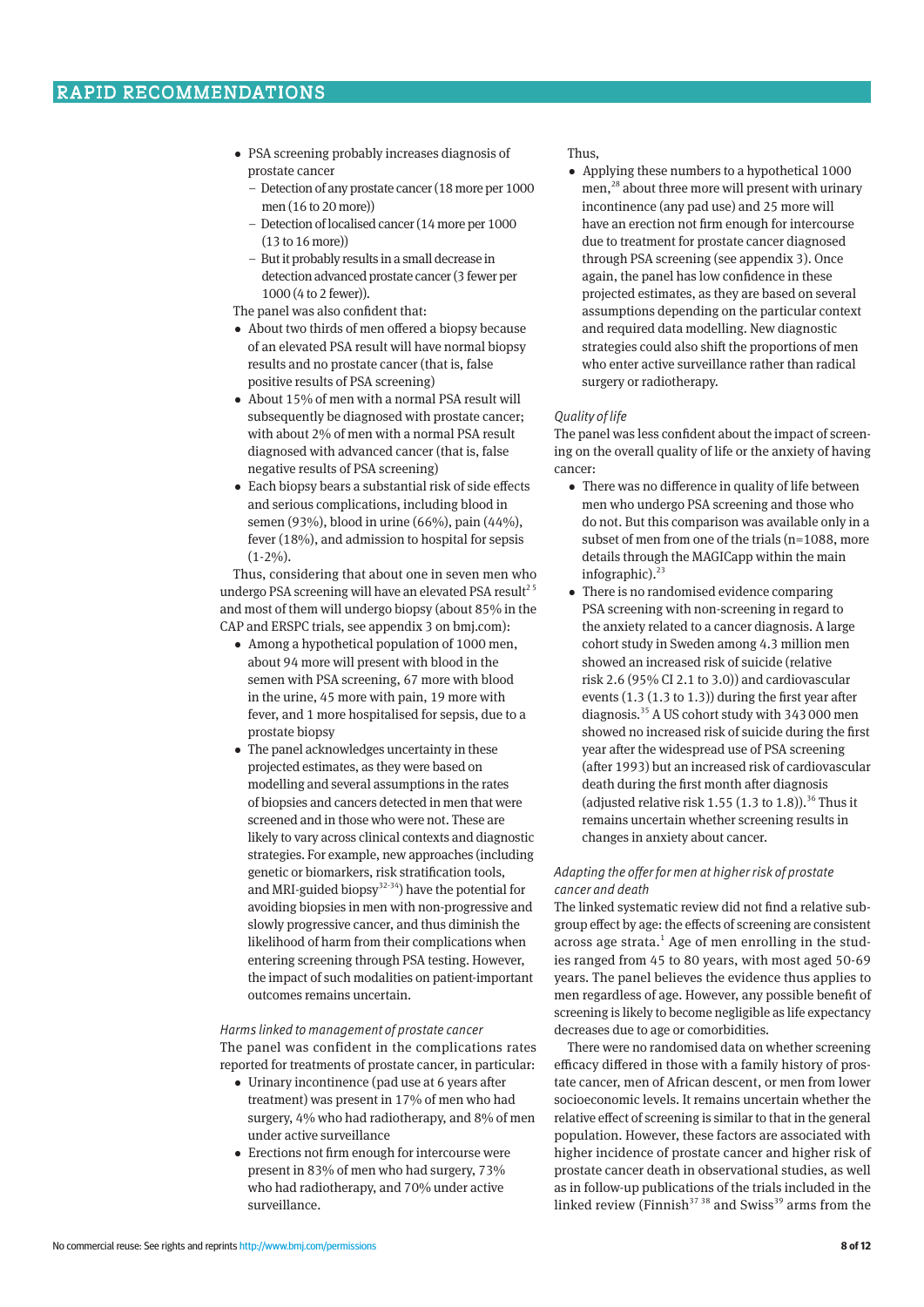ERSPC trial and the PLCO trial<sup>40</sup>). Using evidence from these trials, we adapted the baseline risk in our summary of findings, using the same studies at lower risk of bias (that is, ERSPC data). In these studies, family history was assessed by self reporting in a questionnaire and defined positive if a man reported that his father or at least one brother had been diagnosed with prostate cancer.<sup>37,39</sup> For race or ethnicity, non-Hispanic black men were compared with non-Hispanic white men.<sup>40</sup> Level of education was used as a proxy for socioeconomic status, and men with primary education only were defined as having a low level of education and men with secondary or tertiary education defined as having high level of education.<sup>38</sup>

For men of African descent, over a 10 year period:

- •  The baseline risk of developing prostate cancer of any stage is likely higher than that of the general population (estimated at about 51 per 1000 men diagnosed), and PSA screening probably increases their detection of any stage cancer by a larger magnitude than in the general population (29 more per 1000 men (95% CI 26 to 32 more))
- •  Baseline risk of prostate cancer mortality is likely also higher than in the general population of men considering screening (estimated at about 7 per 1000 men dying at 10 years). However, PSA screening had a similar small effect in reducing prostate cancer mortality in absolute terms (1 fewer per 1000 (2 to 1 fewer)).

For men with family history, over a 10 year period:

- As for men with African descent, the baseline risk of developing prostate cancer is likely higher than in the general population (estimated at about 50 per 1000 men diagnosed with any stage prostate cancer; and about 25 per 1000 are localised cancers). PSA screening probably increases their detection of any stage cancer (29 more per 1000 (26 to 31 more)) as well as localised cancers (19 more per 1000 (17 to 21 more))
- •  These baseline risk estimates are based on studies that defined family history as positive if a man reported that his father or at least one brother had been diagnosed with prostate cancer. These baseline risk estimates may increase with increasing number of relatives diagnosed with prostate cancer.<sup>41</sup>

For men with lower level of education, over a 10 year period:

- •  There was limited data on how much more these men were at higher baseline risk. Using lower level of education as a proxy of lower socioeconomic status,<sup>38</sup> we estimated that baseline risk of prostate cancer mortality was higher (about 4 per 1000 men dying at 10 years) as well as all-cause mortality (about 196 per 1000 men)
- The absolute effect of PSA screening is overall comparable to that in the other subgroups, with a small reduction in prostate cancer mortality (about 1 fewer per 1000 men (1 to 0 fewer))
- •  PSA screening probably has little or no effect on all-cause mortality (about 4 fewer per 1000 (10 to 0 fewer)).

#### Values and preferences

The panel, including the patient partners, felt that this variability in values and preferences contributes to a weak recommendation. The recommendation against screening reflects a belief that most men would value avoiding complications from biopsies and subsequent treatment because the reduction in prostate cancer and death from screening is small and uncertain. Prostate cancer will often, though not always, remain indolent.

Men who place a high value on avoiding complications from biopsies and subsequent treatment are likely to decline screening. In contrast, men who place a higher value on even a small reduction of prostate cancer may opt for screening. Several panel members felt that higher risk patients—such as patients with family history of cancer or of African descent—may be more likely to seek screening because they may worry more about prostate cancer and want to rule out the diagnosis.

For men considering screening, shared decision making is critical to ensure that their decision is in line with their own values and preferences. The evidence summarised in this Rapid Recommendation is available in MAGICapp as decision aids that can support shared decision making (https://app.magicapp.org/public/guideline/n32gkL).

#### Practical issues and other considerations

Figure 3 outlines the key practical issues. PSA testing can be performed on any normal blood sample, but prostate biopsies and their follow-up have important implications for daily life.

Lower urinary tract symptoms (slow urine stream, sensation of incomplete emptying, increased urinary frequency) are common complaints in adult men that can have a major impact on quality of life. Benign prostatic enlargement is the major cause. Evidence to date indicates that men with these complaints are not at increased risk of prostate cancer.<sup>4</sup>

For men who chose to undergo PSA testing, the optimal frequency of screening remains unknown. Figure 2 summarises the frequency used in the different trials, yet the accompanying systematic review did not find any significant subgroup effect of the effect of screening based on these different frequencies.<sup>1</sup> Given that the ERSPC data are likely at lower risk of bias, PSA screening every four years—rather than, say, every year or only once in a lifetime—may be the optimal interval.

#### Costs and resources

Results from a recent cost-effectiveness study modelled for the US suggested that screening between the ages of 55 and 69 years combined with active surveillance for low risk men could only be cost-effective at a \$100000 threshold if the screening frequency remains low (every four years) and active surveillance is offered to all men with low risk prostate cancer (that is, Gleason score ≤6 and stage ≤T2a). Strategies with shorter screening intervals or in which immediate treatment is offered to all men were not cost-effective.<sup>42</sup> Although the Rapid Recommendations panel focused on the patients' priorities rather than those of society, our recommendation is compatible with these findings.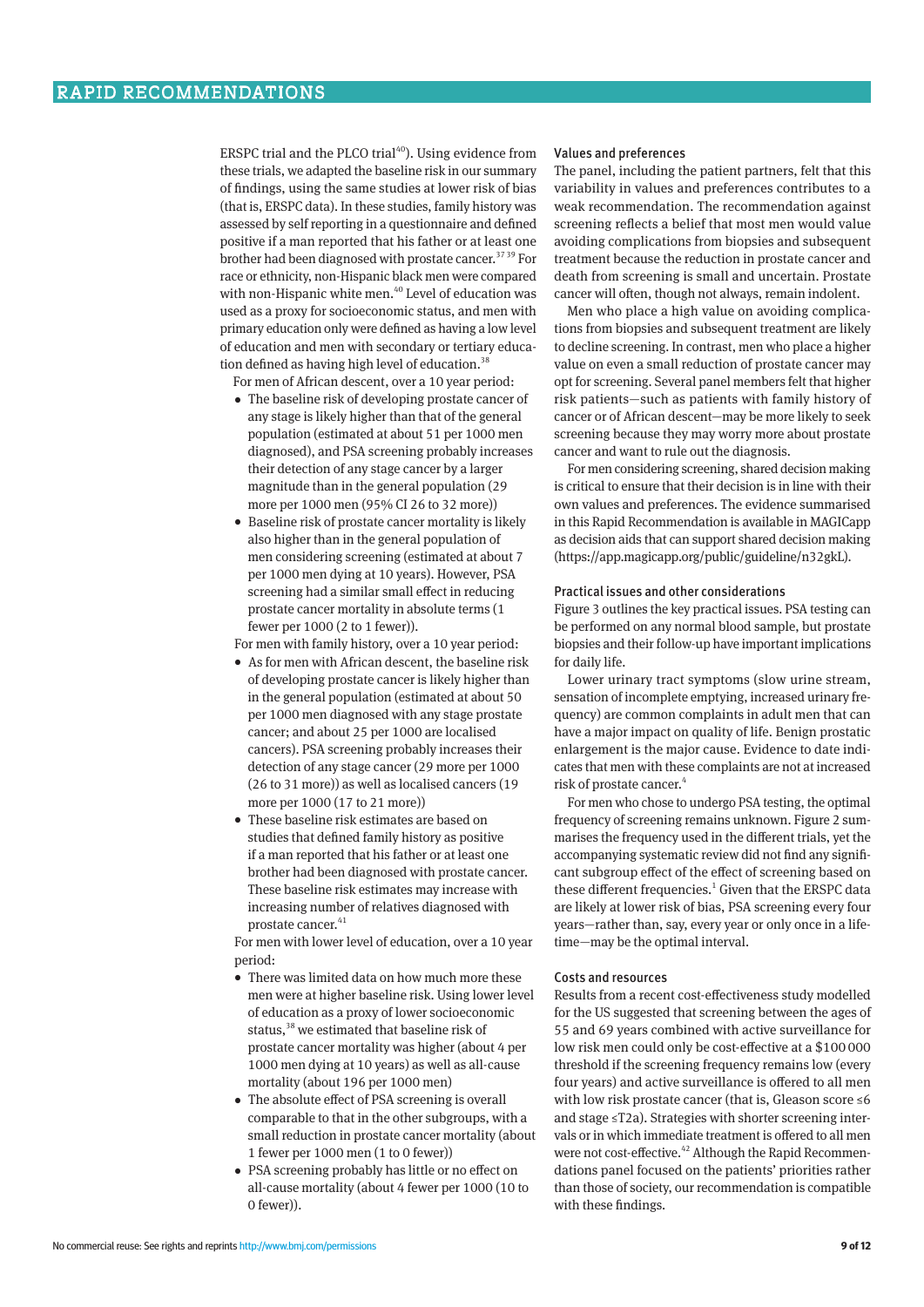PRACTICAL ISSUES

|                                                                  | <b>PSA testing</b>                                                                                                                 | <b>Biopsy</b>                                                                                    |
|------------------------------------------------------------------|------------------------------------------------------------------------------------------------------------------------------------|--------------------------------------------------------------------------------------------------|
| <b>MEDICATION</b><br><b>ROUTINE</b>                              |                                                                                                                                    | May have to stop blood thinners before prostate biopsy<br>procedure                              |
| <b>TESTS &amp; VISITS</b>                                        | Blood sample, often taken at GP/family physician                                                                                   | Prostate biopsy is normally done in outpatient<br>clinic/hospital                                |
|                                                                  | Elevated results can lead to further diagnostics<br>or additional tests                                                            |                                                                                                  |
| <b>PROCEDURE &amp;</b><br><b>DEVICE</b>                          | PSA testing is done with a regular blood sample                                                                                    | Prostate biopsy is usually taken through rectum guided<br>by ultrasound                          |
|                                                                  |                                                                                                                                    | Takes about 5-10 minutes                                                                         |
|                                                                  |                                                                                                                                    | Antibiotics and local anaesthesia/sedation given<br>before procedure                             |
| <b>RECOVERY &amp;</b><br><b>ADAPTATION</b>                       |                                                                                                                                    | Allow for some recovery time dependent on adverse<br>effects after prostate biopsy               |
| COORDINATION<br>OF CARE                                          |                                                                                                                                    | Need for someone to drive you home after prostate<br>biopsy procedure if sedation is given       |
| ADVERSE EFFECTS.<br><b>INTERACTIONS &amp;</b><br><b>ANTIDOTE</b> | Some drugs (finasteride, dutasteride) can lower PSA<br>levels                                                                      | Prostate biopsy often leads to soreness, blood in<br>semen, urine and stool for days to<br>weeks |
| PHYSICAL<br><b>WELL-BEING</b>                                    | Minimal discomfort associated with the blood draw                                                                                  | Prostate biopsy procedure can be<br>uncomfortable                                                |
| <b>EMOTIONAL</b><br><b>WELL-BEING</b>                            | Waiting for PSA results can be stressful                                                                                           | Waiting for prostate biopsy results can be stressful                                             |
| COSTS&<br><b>ACCESS</b>                                          | Cost depends on health policy and health<br>insurance; usually not expensive                                                       | Cost depends on health policy and health<br>insurance; sometimes expensive                       |
| <b>EXERCISE &amp;</b><br><b>ACTIVITIES</b>                       | Avoid vigorous exercise (such as cycling) in the 2<br>days prior to PSA testing, as this may result in false<br>positive elevation | Avoid vigorous exercise or physical activities after<br>prostate biopsy                          |
| SOCIAL LIFE &<br><b>RELATIONSHIPS</b>                            | Avoid ejaculation in the 2 days prior to PSA testing,<br>as this may result in false positive elevation                            | Blood in semen and pain in pelvic area can impact<br>sexual life after prostate biopsy           |
| <b>WORK&amp;</b><br><b>EDUCATION</b>                             | Need to take time off work for PSA testing                                                                                         | Need to take time off work to do prostate biopsy<br>procedure                                    |
| TRAVEL TIME<br>& DRIVING                                         |                                                                                                                                    | Should not drive directly after prostate biopsy<br>procedure if sedation is given                |

Fig 3| Practical issues about use of prostate-specific antigen (PSA) testing and biopsy for prostate cancer screening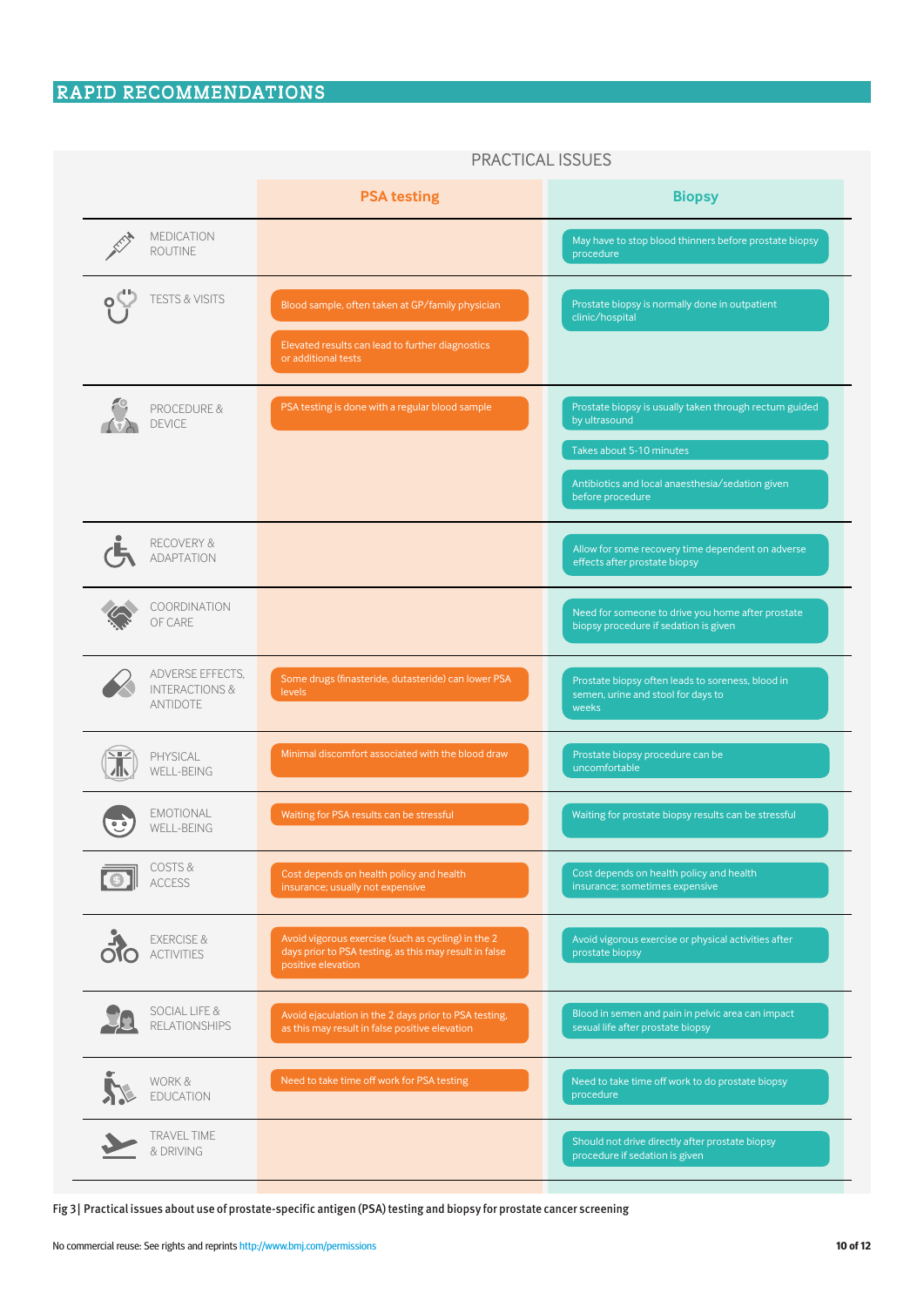#### EDUCATION INTO PRACTICE

- To whom do you consider offering PSA screening for prostate cancer? Is this article likely to change your practice?
- How do you explain potential benefits and harms from PSA screening to men in your consultation? How can this article help you discuss these outcomes?
- How can you support patients to make a decision about PSA screening according to their values and preferences?

#### Uncertainties for future research

Recent evidence suggests that incorporating MRI in the investigation of those with a positive PSA test result decreases the false positive rate, and thus the number of patients undergoing unnecessary biopsies, and may also increase the accuracy of biopsies in those who do have prostate cancer. The Rapid Recommendations panel considered addressing this issue in the guideline, but the impact of MRI on long term outcomes of prostate cancer incidence, mortality, and complications of treatment remains uncertain. Sophisticated decision modelling might shed light on this issue, but the panel decided not to conduct such an analysis because of logistic and feasibility considerations, and because the panel's review of the evidence suggests that modelling would introduce further uncertainties regarding the impact of MRI on patient-important outcomes.

Key research question to inform decision makers and future guidelines include

- •  Could new screening and diagnostic techniques reduce the harms and burden of the diagnostic procedure by better identifying non-progressive and slowly progressive cancer from cancer that is likely to become symptomatic and affect quality or length of life? These strategies may include genetic markers or biomarkers, risk stratification tools, or MRI guided biopsy.<sup>32</sup> For example, two recent high quality studies on MRI guided biopsy have shown encouraging results of MRI to reduce overdiagnosis,  $3334$  but the impact of this strategy on long term, patientimportant outcomes (such as prostate cancer incidence, mortality, and complications of treatment) remains uncertain.
- For men opting for screening, what would be the ideal age range and screening interval? Randomised trials varied in their offer of a one-off or repeated PSA testing and it remains uncertain which strategy is more suitable.
- •  What is the impact of screening on men at higher baseline risk (men with a family history of cancer, of African descent, and of lower socioeconomic status)? Are their values and preferences different from those of men in the general population?

#### **Updates to this article**

The final table shows evidence that has emerged since the publication of this article. As new evidence is published,

| New evidence which has emerged after initial publication |                        |          |                 |                                       |  |  |  |
|----------------------------------------------------------|------------------------|----------|-----------------|---------------------------------------|--|--|--|
| Date                                                     | <b>New</b><br>evidence | Citation | <b>Findings</b> | Implications for<br>recommendation(s) |  |  |  |
| There are currently no updates to the article.           |                        |          |                 |                                       |  |  |  |

#### HOW PATIENTS WERE INVOLVED IN THE CREATION OF THIS ARTICLE:

P

Three men eligible for PSA screening were full panel members. They identified important outcomes and led the discussion on values and preferences. They fully participated in the teleconferences and email discussions on the evidence and the recommendation. They also contributed to the identification of practical issues related to the decision to undergo PSA screening, and met all authorship criteria for the present article.

a group will assess the new evidence and make a judgment on the extent it is expected to alter the recommendation.

We thank Drs Tuomas Kilpeläinen and Eric Miller for providing additional information about the original studies.

Competing interests: All authors have completed the *BMJ* Rapid Recommendations interests disclosure form, and a detailed description of all disclosures is reported in appendix 1. As with all *BMJ* Rapid Recommendations, the executive team and *The BMJ* judged that no panel member had any financial conflict of interest. Professional and academic interests are minimised as much as possible, while maintaining necessary expertise on the panel to make fully informed decisions.

Funding: This guideline was not funded.

Transparency: KAO Tikkinen and T Agoritsas affirm that the manuscript is an honest, accurate, and transparent account of the recommendation being reported; that no important aspects of the recommendation have been omitted; and that any discrepancies from the recommendation as planned (and, if relevant, registered) have been explained.

- Ilic D, Djulbegovic M, Jung JH, et al. Prostate cancer screening with prostate-specific antigen (PSA) test: a systematic review and metaanalysis. *BMJ* 2018;362:k3519. 10.1136/bmj.k3519.
- 2 Martin RM, Donovan JL, Turner EL, et al. CAP Trial Group. Effect of a lowintensity PSA-based screening intervention on prostate cancer mortality: The CAP Randomized Clinical Trial. *JAMA* 2018;319:883-95. 10.1001/ jama.2018.0154 pmid:29509864.
- 3 Global Burden of Disease Cancer Collaboration. The Global burden of cancer 2013. *JAMA Oncol* 2015;1:505-27. 10.1001/ jamaoncol.2015.0735. pmid:26181261.
- Østerø Í Jákupsstovu J. Brodersen J. Do men with lower urinary tract symptoms have an increased risk of advanced prostate cancer?*BMJ* 2018;361:k1202. 10.1136/bmj.k1202. pmid:29724877.
- 5 Schröder FH, Hugosson J, Roobol MJ, et al. ERSPC Investigators. Screening and prostate cancer mortality: results of the European Randomised Study of Screening for Prostate Cancer (ERSPC) at 13 years of follow-up. *Lancet* 2014;384:2027-35. 10.1016/S0140- 6736(14)60525-0. pmid:25108889.
- 6 Loeb S, Catalona WJ. Prostate-specific antigen screening: pro. *Curr Opin Urol* 2010;20:185-8. 10.1097/ MOU.0b013e3283384047. pmid:20224413.
- Ilic D, Neuberger MM, Djulbegovic M, Dahm P. Screening for prostate cancer. *Cochrane Database Syst Rev* 2013;(1):CD004720. 10.1002/14651858.CD004720.pub3. pmid:23440794.
- 8 Bell N, Connor Gorber S, Shane A, et al. Canadian Task Force on Preventive Health Care. Recommendations on screening for prostate cancer with the prostate-specific antigen test. *CMAJ* 2014;186:1225-34. 10.1503/cmaj.140703. pmid:25349003.
- 9 Grossman DC, Curry SJ, Owens DK, et al. US Preventive Services Task Force. Screening for prostate cancer: Us preventive services task force recommendation statement. *JAMA* 2018;319:1901-13. 10.1001/ jama.2018.3710. pmid:29801017.
- 10 Carroll PR, Parsons JK, Andriole G, et al. National comprehensive cancer network. Prostate cancer early detection, version 1.2014. Featured updates to the NCCN Guidelines. *J Natl Compr Canc Netw* 2014;12:1211-9, quiz 1219. 10.6004/ jnccn.2014.0120 pmid:25190691.
- 11 Carter HB, Albertsen PC, Barry MJ, et al. Early detection of prostate cancer: AUA Guideline. *J Urol* 2013;190:419-26. 10.1016/j. juro.2013.04.119. pmid:23659877.
- 12 European Association of Urology. Mottet N, Bellmunt J, Briers E, et al. EAU ESTRO ESUR SIOG Guidelines on prostate cancer. 2018. https:// uroweb.org/guideline/prostate-cancer/.
- 13 Global Burden of Disease Cancer Collaboration. Global, regional, and national cancer incidence, mortality, years of life lost, years lived with disability, and disability-adjusted life-years for 32 cancer groups, 1990 to 2015: a systematic analysis for the Global Burden of Disease Study. *JAMA Oncol* 2017;3:524-48. 10.1001/ jamaoncol.2016.5688. pmid:27918777.